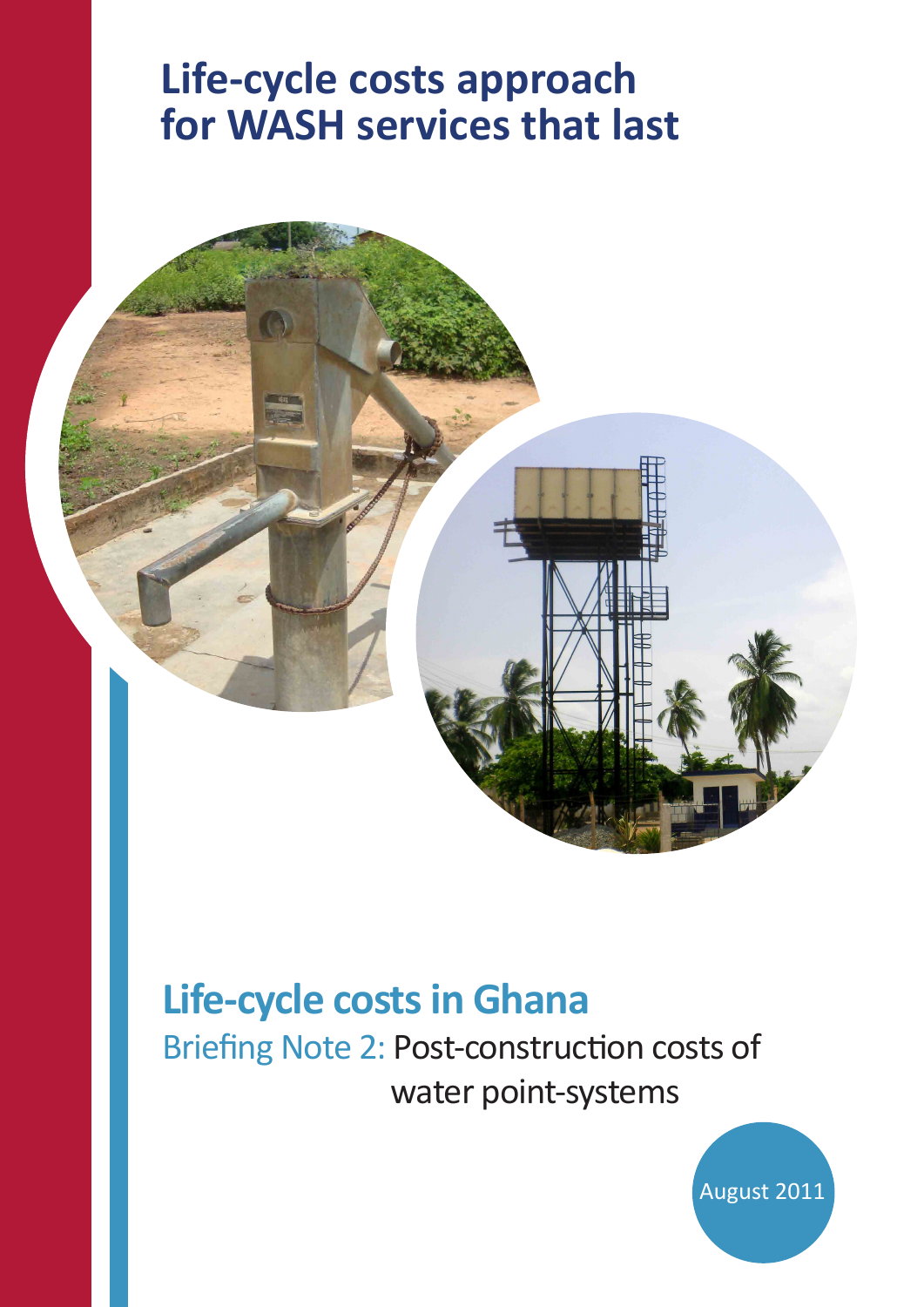**WASHCost project partners have developed a methodology for costing sustainable water, sanitation and hygiene (WASH) services by assessing life-cycle costs and comparing them against levels of service provided. The approach has been tested in Ghana, Burkina Faso, Mozambique and Andhra Pradesh (India) and Mozambique. The aim of the life-cycle costs approach is to catalyse learning to improve the quality, targeting and cost effectiveness of service delivery.**

In Ghana, Kwame Nkrumah University of Science and Technology (KNUST), International Water and Sanitation Centre (IRC), and Community Water and Sanitation Agency (CWSA) are using the WASHCost Life-Cycle Cost Approach to identify the true costs of providing sustainable Water, Sanitation and Hygiene costs in rural and peri-urban areas. These series of briefing notes have been developed to explain the methodology, share the findings, and draw out the implications for policy and practice in the Ghana's WASH sector.

**Authors**  Nyarko, K.B., Dwumfour-Asare, B., Appiah-Effah, E., Moriarty, P., and Obuobisa-Darko, A

**Front page photo** IRC-Ghana Team



Copyright 2011 IRC International Water and Sanitation Centre This work is licensed under a Creative Commons license.

WASHCost is a five year action research project investigating the cost of providing water, sanitation and hygiene services to rural and peri-urban communities in Ghana, Burkina-Faso, Mozambique and India (Andhra Pradesh). The objectives of collecting and disaggregating the cost data over the full life-cycle of WASH services are able to analyse cost per infrastructure and service level, and to better understand the cost drivers and through this understanding to enable more cost effective and equitable service delivery. WASHCost is focused on exploring and sharing an understanding of the true cost of sustainable services (see www.washcost.info).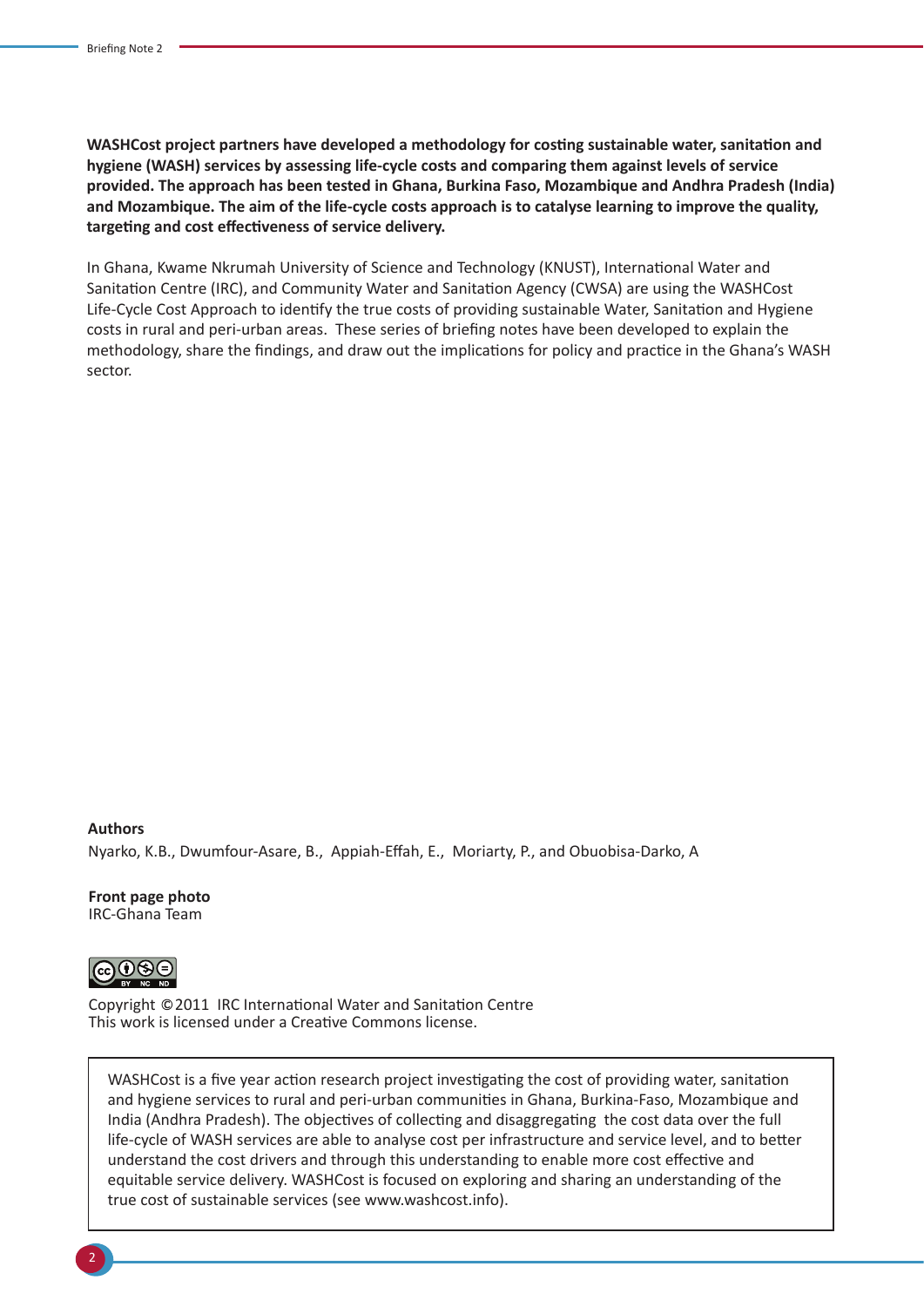### **Life cycle costs in Ghana:**  Post-construction costs of water point-systems

This briefing note no. 2 focuses on findings from WASHCost research relating to the recurrent or post-construction costs of providing rural water services based on boreholes fitted with hand-pumps. It is part of a series of notes drawing on research work carried out by the WASHCost project that used the life-cycle costs approach (LCCA) to quantify the magnitude of different cost components for delivering sustainable rural water services in Ghana.

#### **Introduction**

The rural point-systems using handpumps remain by far the most common method for rural dwellers in Ghana to access water. In fact, 6,668,484 rural people have been served so far with handpumps as against 1,816,891 people served under small-town piped water systems (CWSA, 2009). The findings presented in this note come from analysis of data collected using surveys of 75 individual rural water point-systems (boreholes with hand-pump and limited mechanised systems) belonging to 31 communities spread over three regions of Ghana (Ashanti, Northern, and Volta). WASHCost Briefing Note No. 1 provides further details on the sampling methodology used. Table 1 below shows the summary of field surveys.

#### Table 1: Summary of the surveys

| <b>Regions</b>  | $\blacksquare$<br><b>District</b> | $\mathbf{r}$<br>No of rural<br>communities | No. of WPS | No. of Households interviewed<br>in rural communities |
|-----------------|-----------------------------------|--------------------------------------------|------------|-------------------------------------------------------|
| Ashanti         | <b>Bosomtwe</b>                   | 10                                         | 26         | 488                                                   |
| <b>Northern</b> | East Gonja                        | 15                                         | 30         | 153                                                   |
| Volta           | Ketu South                        | 6                                          | 19         | 391                                                   |

#### **Method for cost calculations**

The various life cycle cost elements of providing sustainable rural water services (see figure 1, and for more detail WASHCost Briefing Note No. 1) were collected, to the extent possible, for the 84 systems and adjusted to current (2009) Ghana Cedi values using GDP deflators obtained from the World Databank (World Bank Group, 2010) and then to US Dollars using the average 2009 exchange rate. (1USD\$=GH¢ 1.4132).



Figure 1: Main components of Life Cycle Costs for Sustainable Services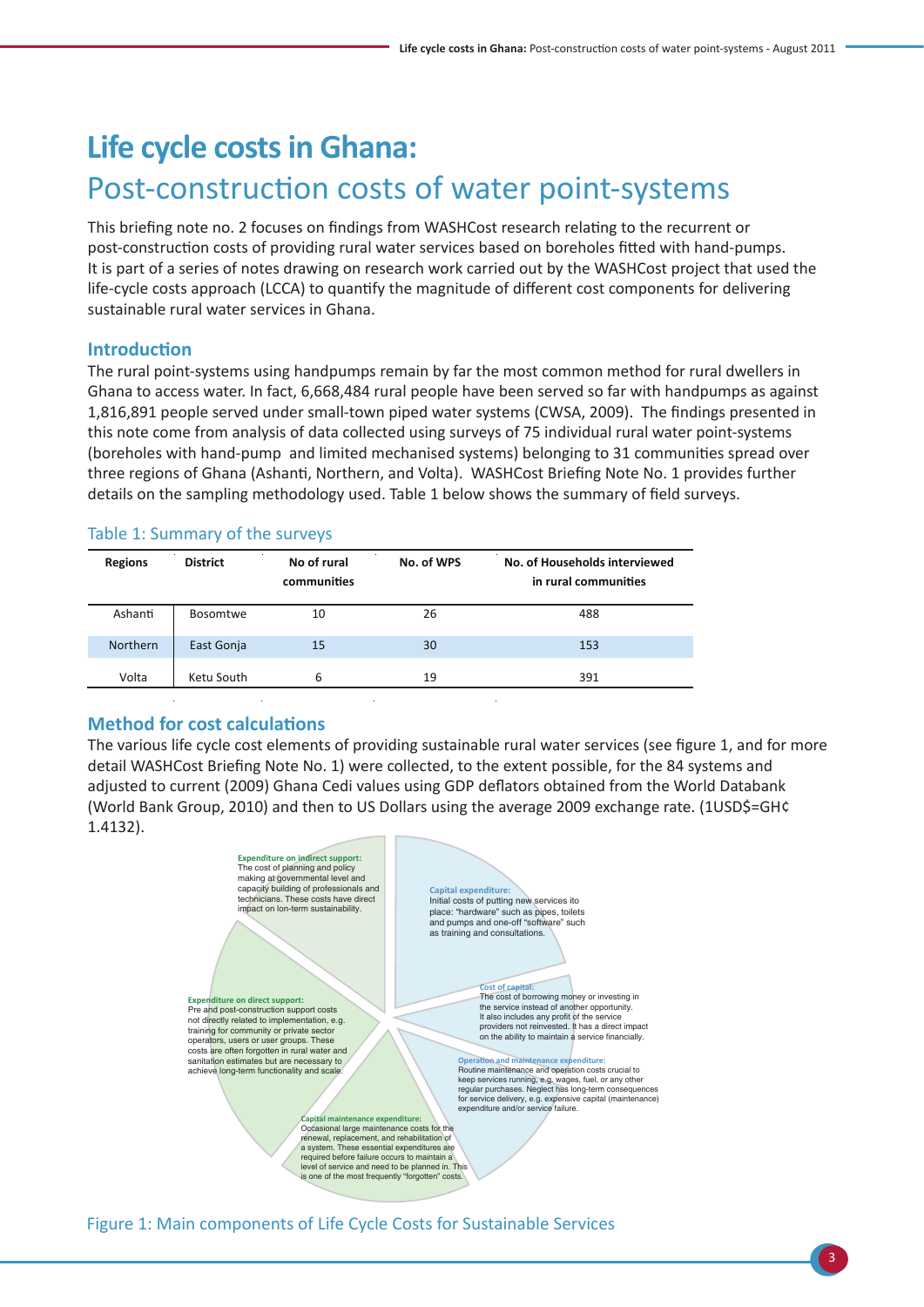Average **operational** and **capital maintenance expenditures** were converted to an annual per capita cost using the design population (i.e. 300 persons per facility based on Community Water and Sanitation Agency (CWSA) norms) and the actual population in 2009 from CWSA records.

**Direct Support Costs** are based on actual WASH related salaries and operational expenditure reported by the CWSA (head and regional offices) and District Water and Sanitation Teams. The cost data were then converted to CWSA and district per-capita figures based on the respective 2009 populations. CWSA expenditure over 6 years (2004 to 2009) was turned into per capita cost based on current (2009) rural population representing 55% of national population.

**Indirect Support Costs** were based on reported actual expenditure of the Water Resources Commission (WRC) over 3 years (2005 to 2007), and turned into per capita cost based on national population.

#### **Cost of providing Rural Water Services**

WASHCost undertook a purposive sampling strategy to work in 3 regions, and three districts within 31 communities and looking at 75 water point-systems. This data is presented for each district. Where it is felt to be acceptable, the data is aggregated to come up with findings for the national level. Identifying capital expenditure data for the identified boreholes in the three study districts was particularly challenging. Many boreholes are old, were constructed by a range of agencies, and no records remain from their construction. There also remain some challenges to obtain data on more recent boreholes. Reliable data on capital investments could only be identified for 15 out of the 75 systems . These problems are now being addressed by a secondary effort to collect capital investment data at the national level.

This note therefore focuses on the post-construction cost elements of operational and minor maintenance, capital maintenance, and support costs (direct and indirect).

#### **Operational and minor maintenance expenditure**

Operational and minor maintenance expenditure was measured using actual recorded expenditure from 53 water point-systems. These were the systems for which at least some records existed or WATSANs were confident in stating that no expenditure had been made – for the other 22 systems no records existed. Actual operational expenditure at current cost (2009 year) **ranges from US\$ 0 to 102** per facility per year, with a **mean of US \$ 40 per year** (median US\$ 21). Of the 53 systems, 12 reported spending no money on operational expenditure at all. Annual operational costs per person based on actual (observed) population are from US\$ 0 to US\$0.72, with a mean US\$ 0.15 (median US\$ 0.07). It can reasonably be assumed that the generally low expenditure reported on operations and minor maintenance is linked to the high observed levels of non functioning systems (29% - for more details see Briefing Note No. 6). Table 2 shows the range, mean and upper quartile figures recorded for facilities in each of the three districts.

Two very high values of US\$ 200 and US\$ 365 per facility per year were removed while making these calculations. However, given the very low reported operational expenditure, which is likely to also reflect poor record keeping, it is likely that these two 'outliers' actually provide the most realistic indication of the level of community expenditure on operation and maintenance necessary to ensure sustainable services. This is because these facilities were amongst the most stressed visited and therefore suffered frequent breakdowns and repairs. One of them is the only facility in a community of over 1000 users, with frequent visits by tourists, religious groups etc. while the other is the most patronised in its locality because of perceived better taste and quality.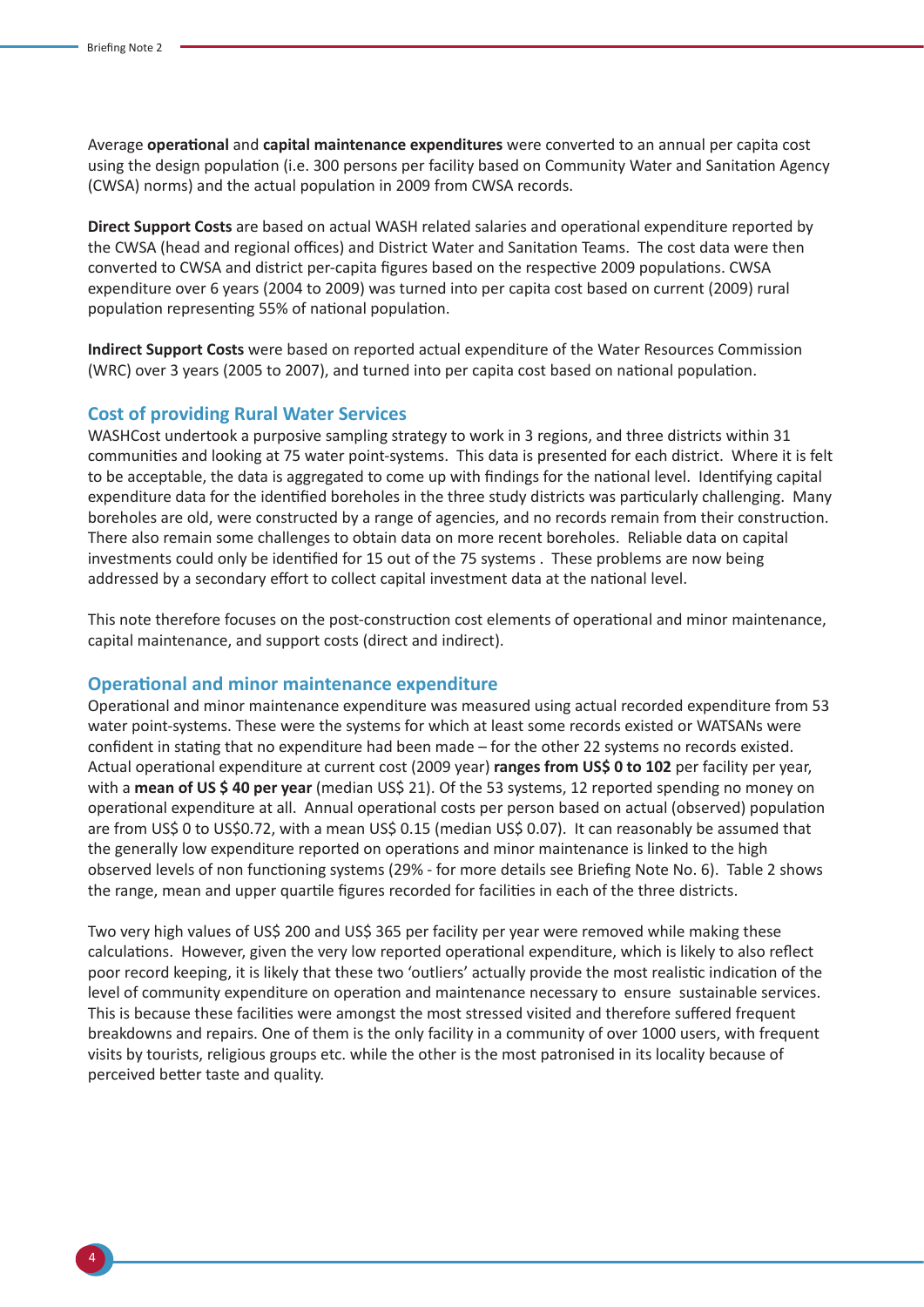|                             |                         | Cost per facility per year (US\$) |            |             |                       |
|-----------------------------|-------------------------|-----------------------------------|------------|-------------|-----------------------|
| <b>District</b><br>(Region) | <b>Number</b><br>of WPS | <b>Min</b>                        | <b>Max</b> | <b>Mean</b> | <b>Upper quartile</b> |
| Bosomtwe<br>(Ashanti)       | 23                      | $\overline{0}$                    | 102        | 40          | 63                    |
| East Gonja<br>(Northern)    | 23                      | $\overline{0}$                    | 85         | 15          | 19                    |
| Ketu South<br>(Volta)       | 7                       | $\Omega$                          | 49         | 18          | 27                    |

#### Table 2: Operations and minor maintenance cost of rural water point-systems

#### **Capital Maintenance Expenditure**

Capital maintenance expenditure refers to money spent on asset renewal or replacement and general rehabilitation of the water system. For boreholes with handpumps, capital maintenance was taken as being a hand-pump replacement or hydro-fracturing. Only 14 out of the 75 water point-systems visited had undergone hand-pump replacement since construction and of these, costs were identified for 3. These three cost 800 US\$ in 2005, and over the 25-26 years of their service life gives an average capital maintenance cost of approximately 83US\$/year when cost deflators are used.

The age at which handpumps were replaced (useful life) are shown in Figure 2 below, and range from 2 to 23 years, with a mean age at replacement of 17 years.



Figure 2: Useful life of handpumps

Figure 3 shows the age distribution of all the pumps in the study area. Looking at this it is clear that replacement is ad-hoc and not preventative. In other words, handpumps are only replaced if they fail completely.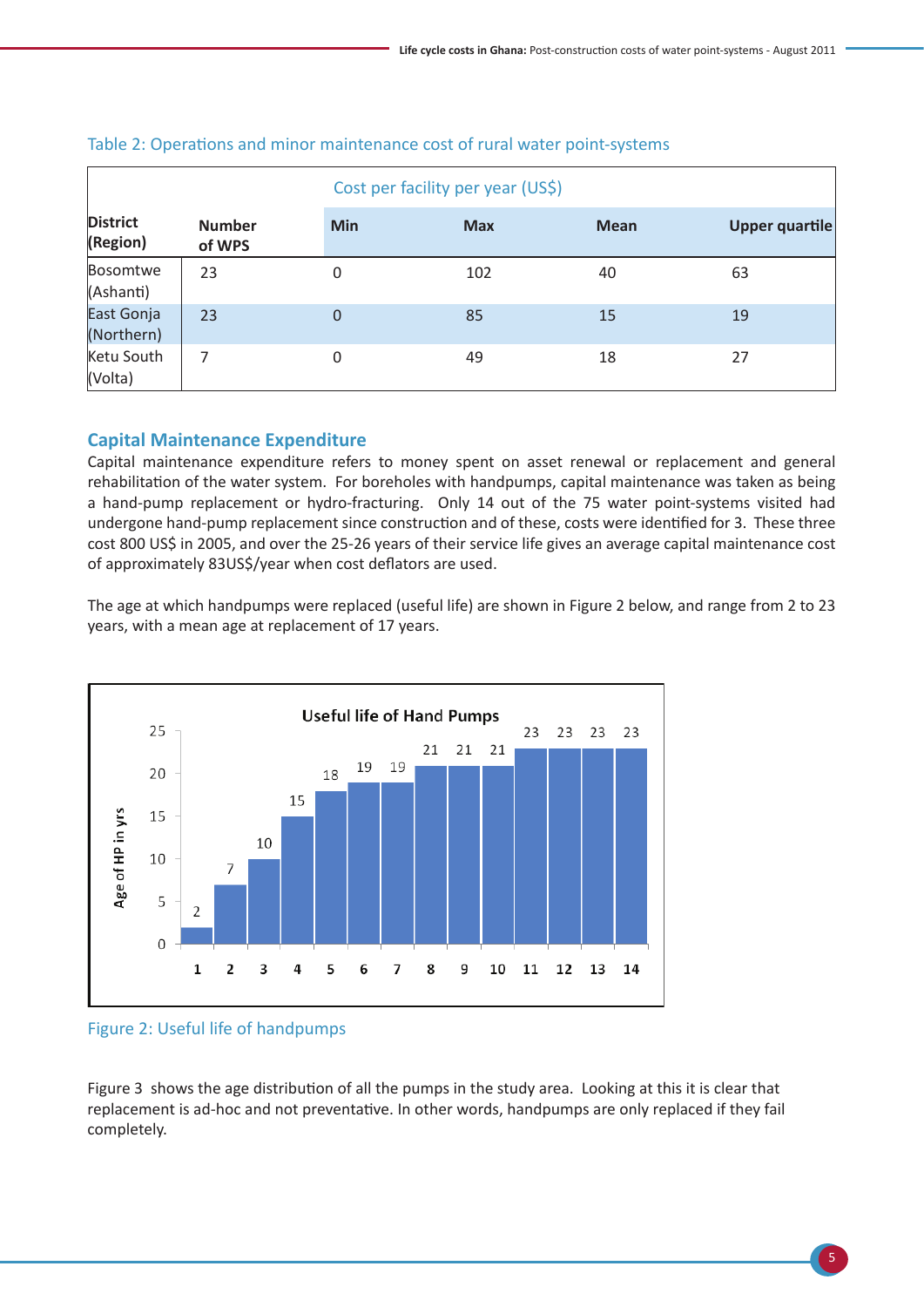

Figure 3: Age distribution of handpumps

#### **Direct and Indirect Support Costs**

Direct support costs refer to the costs of supporting service providers: in the case of rural point-systems, the WATSANs. In theory, this should be provided almost exclusively by District Assemblies (DAs) through their District Water and Sanitation Teams (DWSTs) and District Works Department (DWDs). However, in practice given the important role of CWSA, the costs of regional CWSA offices have also been included in calculating direct support costs. The data used to calculate this comes from CWSA and DAs' (DWSTs) annual reports. It is likely that it significantly under-reported project linked spending that does not go through the Agency's books. Total per-capita investment in direct costs was calculated by dividing the costs of CWSA offices by the national rural population, and district WASH expenditure by the district population.

| District (region)            | Direct Support Costs per capita/yr (US\$) |                            |       |  |  |
|------------------------------|-------------------------------------------|----------------------------|-------|--|--|
|                              | National<br>(CWSA offices)                | <b>District</b><br>(DWSTs) | Total |  |  |
| <b>Bosomtwe</b><br>(Ashanti) | 0.32                                      | 0.24                       | 0.56  |  |  |
| East Gonja<br>(Northern)     | 0.32                                      | 0.07                       | 0.39  |  |  |
| Volta<br>(Ketu South)        | 0.32                                      | 0.15                       | 0.47  |  |  |

#### Table 3: Direct support cost for WASH services

The total expenditure per capita on direct support costs in the three districts is low but comparatively high for Bosomtwe. This reflects the generally very low level of post construction support activities from District Assemblies (DAs) levels in particular. It seems likely that this has a direct bearing on the lack of investment in operation and maintenance as communities are left to fend for themselves without any effective technical or institutional support. CWSAs budget is also not adequate to provide the needed post construction support to either districts or communities while DAs are not monitoring the activities of the WATSANs or the functionality of systems – as they are supposed to do.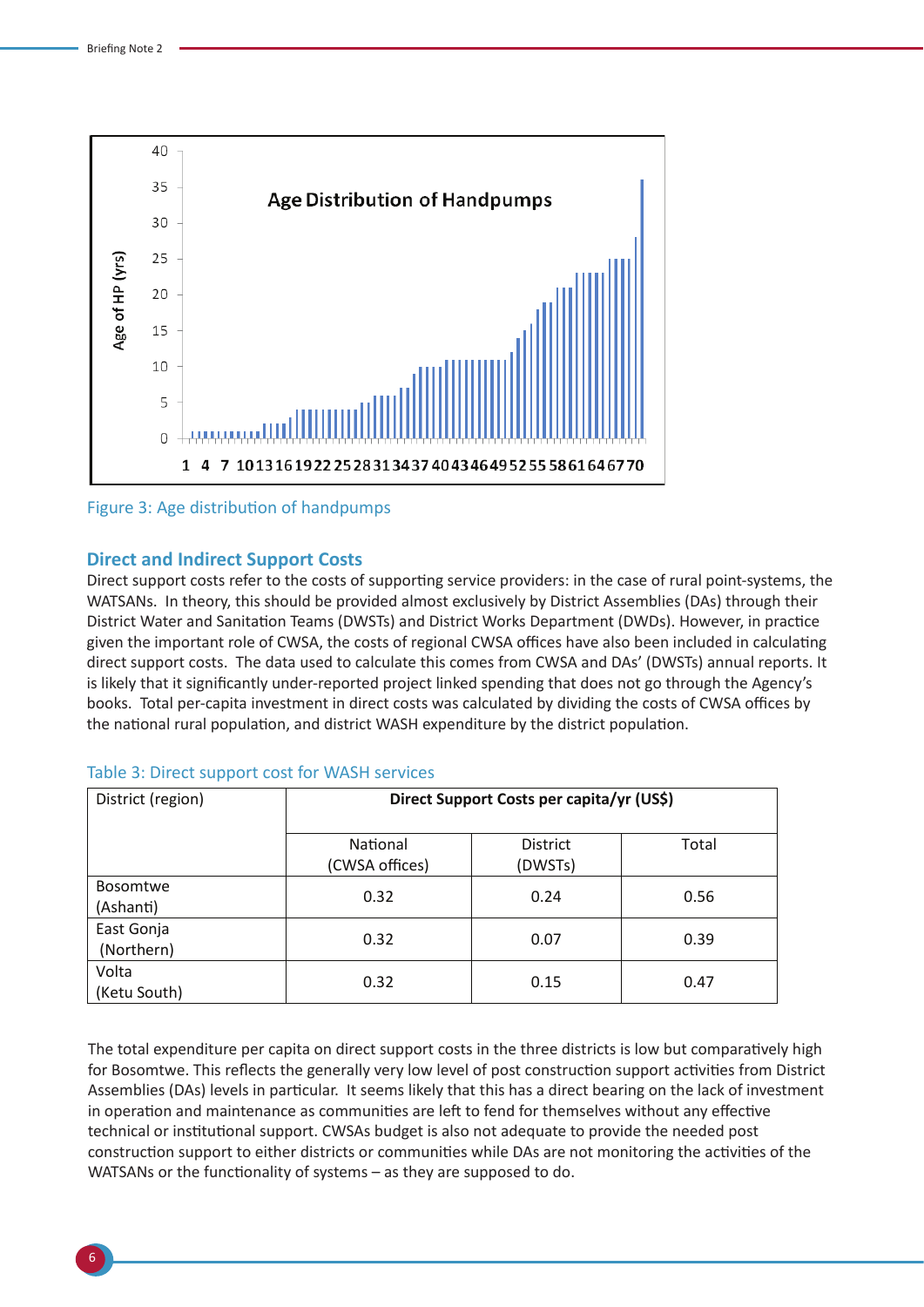Experience from other countries suggests that costs of providing the needed technical assistance could be expensive compared to current levels of spending. A step in addressing this challenge could be the incorporation of the life cycle costing approach in the District Water and Sanitation Plan (DWSP), with a particular focus on budgeting for operational costs of providing direct support to service providers.

#### **Conclusion**

WASHCost's survey of 75 water point-systems belonging to 31 communities in 3 districts in three regions representing Ghana's main physico-socio regions has shown a number of important findings. These include:

- $\bullet$ Expenditure on operation and maintenance is low, likely contributing to high observed rates of non-functionality in the areas covered by the research.
- Not enough is being spent on direct support costs (at approximately US\$ 0.5 per person per year).
- Capital maintenance is not being undertaken in a systematic manner, and expenditure on capital maintenance is very low.
- In terms of the methodology, the approach produced robust findings on different post-construction life-cycle expenditure, even if much of this was negative (in that expenditure had not taken place). However, because of the high number of old systems and other challenges, initial capital investment data was lacking.

In summary, it can be said that direct post-construction support from CWSA (regional) and DAs is poorly funded and WATSANs are therefore not getting the needed technical assistance or oversight to ensure effective service delivery. At the same time, and likely related to the lack of oversight, many communities are not undertaking expenditure on operations, maintenance, repairs and rehabilitation.

It is important to underline that the lack of investment in post-construction support and subsequent high levels of non-functionality and sub-standard service delivery represents wastage of scarce financing for capital investment (see briefing note no. 4)

#### **Recommendations for policy and practice**

District Assemblies are owners of rural water supply assets, and are formally responsible for their rehabilitation. They are also expected to provide backstopping technical support to communities (WATSANs) in terms of technical support, monitoring, and financial oversight. Yet they are unable to fulfil this role, largely due to lack of funds for field related activities. To address this it is recommended that:

- More effort needs to be put into making DAs aware of their roles and responsibilities and DAs operational budgets need to be adequately financed.
- District Water and Sanitation Plans (DWSP) should clearly include the entire life cycle cost related to rural water service provision using point-systems
	- In particular, post construction support to WATSANs and mechanisms to address capital maintenance when required are critical.
- Planned systematic replacement of handpumps every ten years would cost in the region of US\$ 150 per facility per year (or US\$ 75 per facility per year if replaced every twenty years) and could be a good way to address the problem

The Community Water and Sanitation Agency has an essential role to play in providing post-construction support and regulation to District Assemblies, as well as ensuring monitoring is carried out. As with DAs they are currently not financed sufficiently to fulfil this role. It is therefore recommended that CWSA's operational financing for post-construction support services be increased. In addition, CWSA should provide guidance to DAs on the routine replacement of hand pumps as a key part of capital maintenance expenditure for rural water service delivery.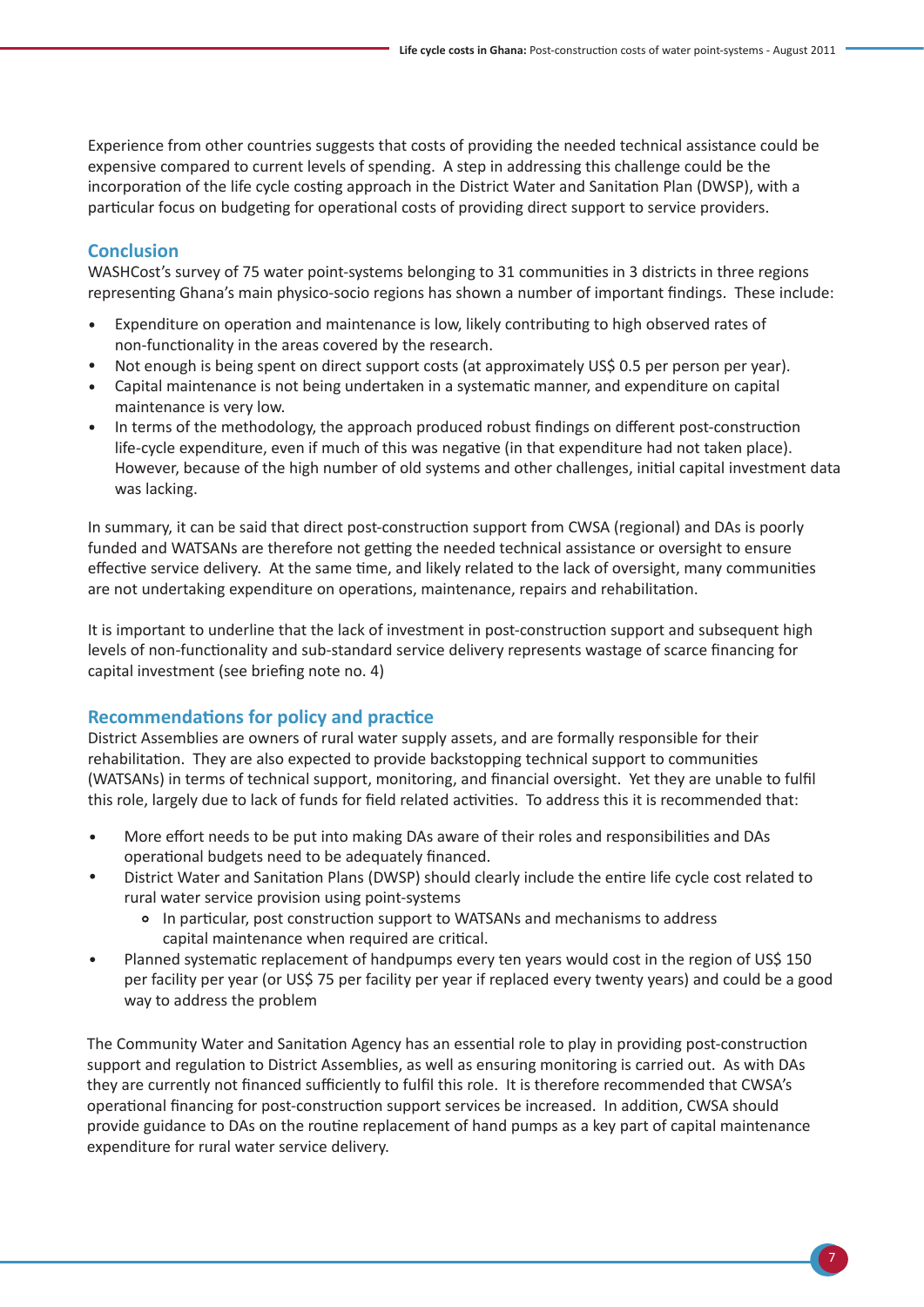#### WASHCost briefing note series

Briefing notes relating to survey based work in Bosomtwe, Ketu South and East Gonja **Briefing note 1:** Background and Methodology **Briefing note 2:** Post-construction costs of water point-systems **Briefing note 3:** Costs of rural and small town sanitation services **Briefing note 4:** Access to services in rural areas and small towns **Briefing note 5:** Access to sanitation services **Briefing note 6:** Functionality of rural water point-systems **Briefing note 7:** Poverty and access to services **Briefing note 8:** Uses and sources of water in rural areas

#### Briefing notes from desk or case study based work:

**Briefing note 9:** Case study of twelve small towns in the Central Region **Briefing note 10:** Case study of Oyibi multi-village scheme **Briefing note 11:** Cost drivers capital investment in small-town pipe schemes **Briefing note 12:** Direct support costs to rural WASH service provision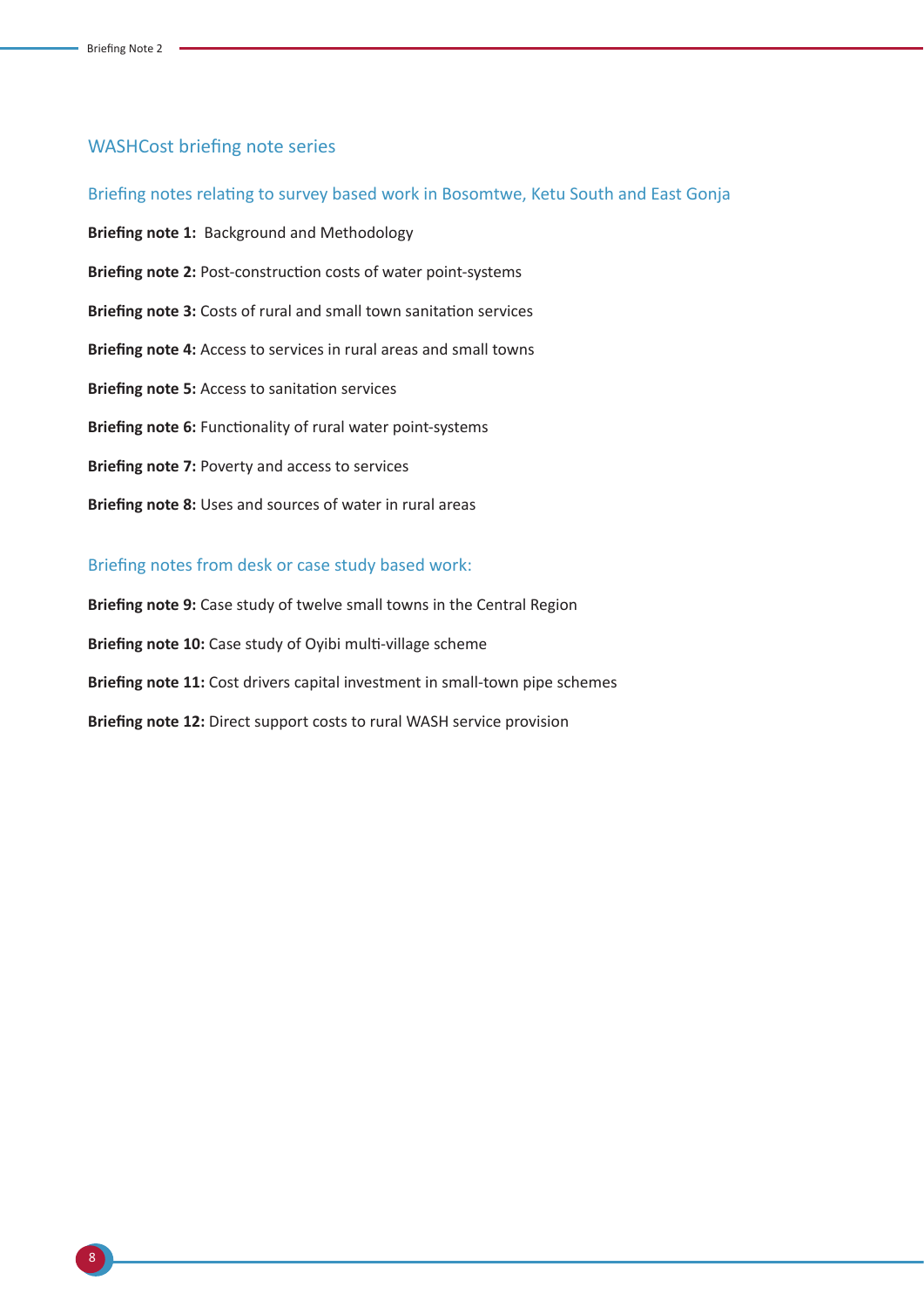

Plate 1: Abandoned rural water point-system



Plate 2: A typical rural water point-system under repairs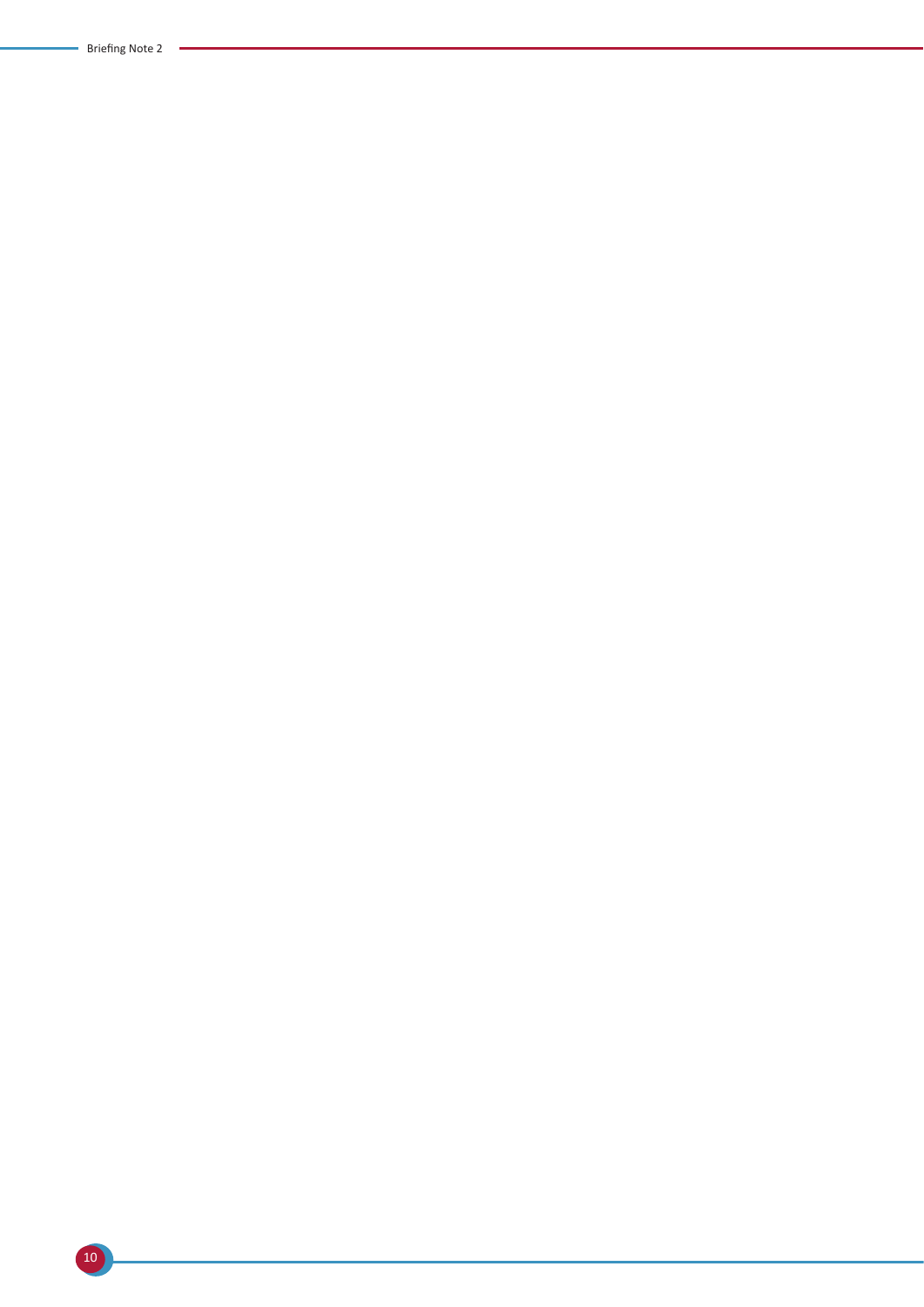#### For further information contact

#### **IRC-Ghana Office:**

H/No C218/14,Wawa Close, Dzorwulu P. O. Box CT 6135, Cantonment-Accra, Ghana Tel: +233-30-2769524 Fax: + 233-30-2769583 Website: www.washcost.info e-mail: contact@ircghana.org

#### **Kumasi Office:**

WASHCost Project Ghana Civil Engineering Department Kwame Nkrumah University of Science and Technology (KNUST) Kumasi-Ghana Tel: +233 3220 64396 Fax: +233 3220 60235